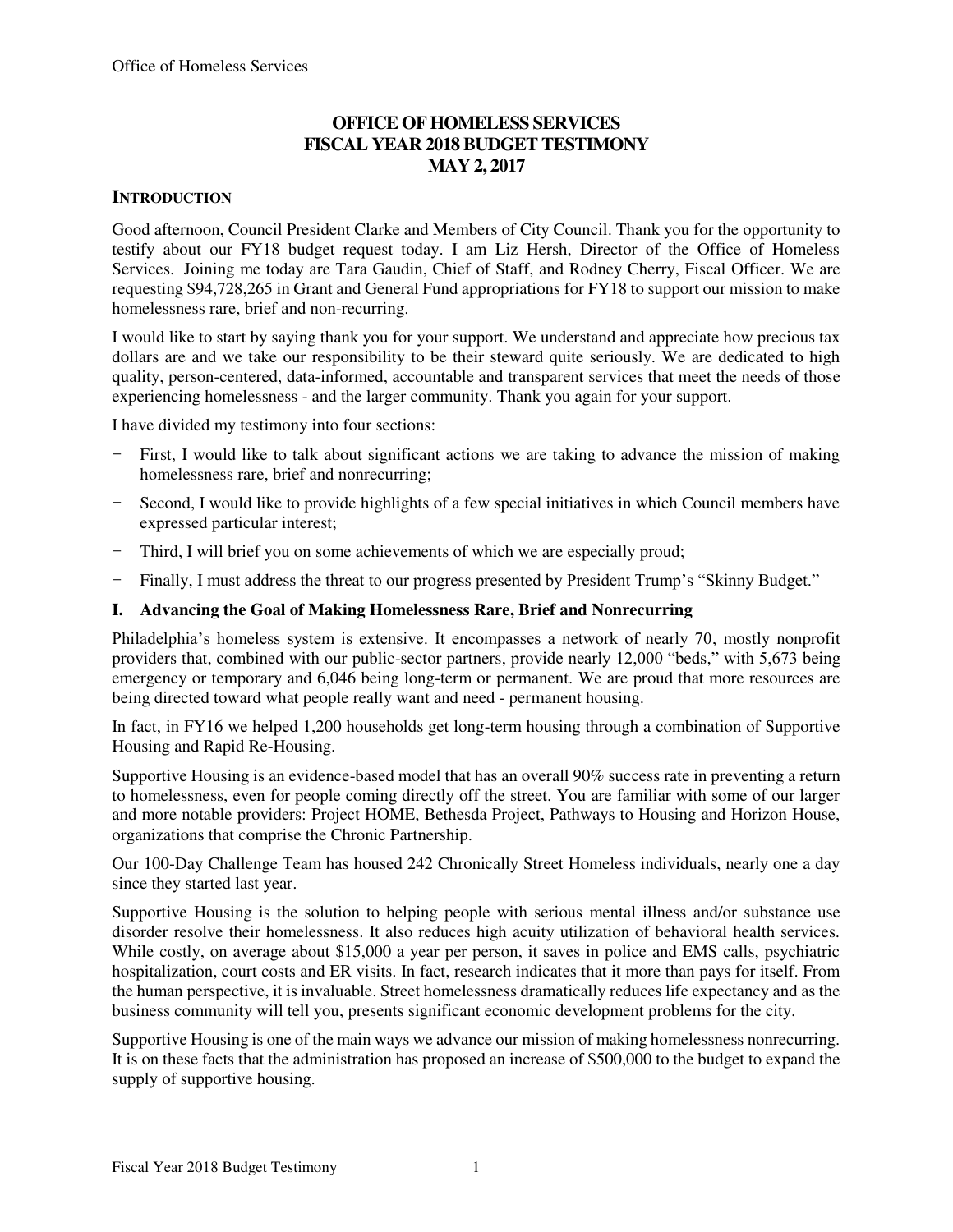The second significant investment in long-term solutions is Rapid Re-Housing. It is the state of the art for reducing shelter stays once people become literally homeless. Rapid is a short-term subsidy that helps a household get back on its feet by subsidizing a market rental unit for up to a year combined with debt elimination, security deposit and services focused on housing and income stabilization. Our notable Rapid Re-Housing providers include Congreso, Friends Rehabilitation Program (FRP) and TURN.

Rapid has an 85% success rate in preventing a return to homelessness. Last year we helped 339 households - 28% over goal - including the first-ever TANF-to-Housing Pilot in the state. It is on this basis that the administration is asking your support for increasing the City's investment in Rapid Re-Housing by \$525,000 to serve 50 more households to advance the goal of making homelessness brief.

I have talked about steps we are taking to make homelessness brief and nonrecurring. To make it rare, we must, as a system, invest more heavily in homelessness prevention and diversion.

Last year we prevented homelessness for 824 households, 26% over goal. As you have heard from the Family Service Providers Network, we could help more families avoid homelessness and shelter admission altogether by investing more in prevention. The numbers are clear. As you heard from Daniel Farrell of HELP USA, emergency housing costs about \$40 per day per person with an average stay currently of 6 months. An investment of \$500,000 in prevention with a success rate of just 15% saves \$200,000 in housing costs.

At the same time, how do we free up resources from shelter beds to fund more prevention and not risk ending up with families on the street? To help us answer this question, we have brought in a national expert, Focus Strategies.

Bottom line, we are committed to expanding homelessness prevention and diversion. It is essential to advance our mission of making homelessness rare.

# **II. Update on Initiatives of Particular Interest to Council**

At this point I would like to take a few minutes to provide you with brief updates on four initiatives in which you have expressed particular interest: Youth Homelessness, Gurney Street, Domestic Violence and the Suburban Station Concourse.

## Youth Homelessness

Using the new funds appropriated last year, the Office of Homeless Services issued a Request for Proposals to expand homeless youth services. We added \$200,000 to the pot and funded a first-ever collaborative with five providers: The Attic Youth Center, a haven for LGTBQ youth; Covenant House PA; Pathways PA; Valley Youth House; and Youth Service, Inc, or YSI.

The collaborative has expanded the capacity of the homeless youth system by 12% by providing 25 new crisis beds and 25 rapid re-housing beds. In addition, they are providing 24-hour crisis day care for 2 participants, job training and employment support for 75 homeless youth. And 40 LGTBQ youth are receiving specialized counseling and mentoring services.

We also launched the first 100 Day Youth Challenge in the nation, which continues today, focused especially on systems' change to prevent homelessness among justice-involved and child welfare-involved youth. We hired a Homeless Youth Coordinator whose goal is a dedicated homeless youth system designed to better meet their unique developmental needs.

#### Gurney Street

The human cost of homelessness in the open-air shooting gallery and heroin market in the Fairhill section of the city has been a focus of Homeless Services this year. We have invested in our local partner organizations like Prevention Point and the Kensington Counts plan to guide our involvement.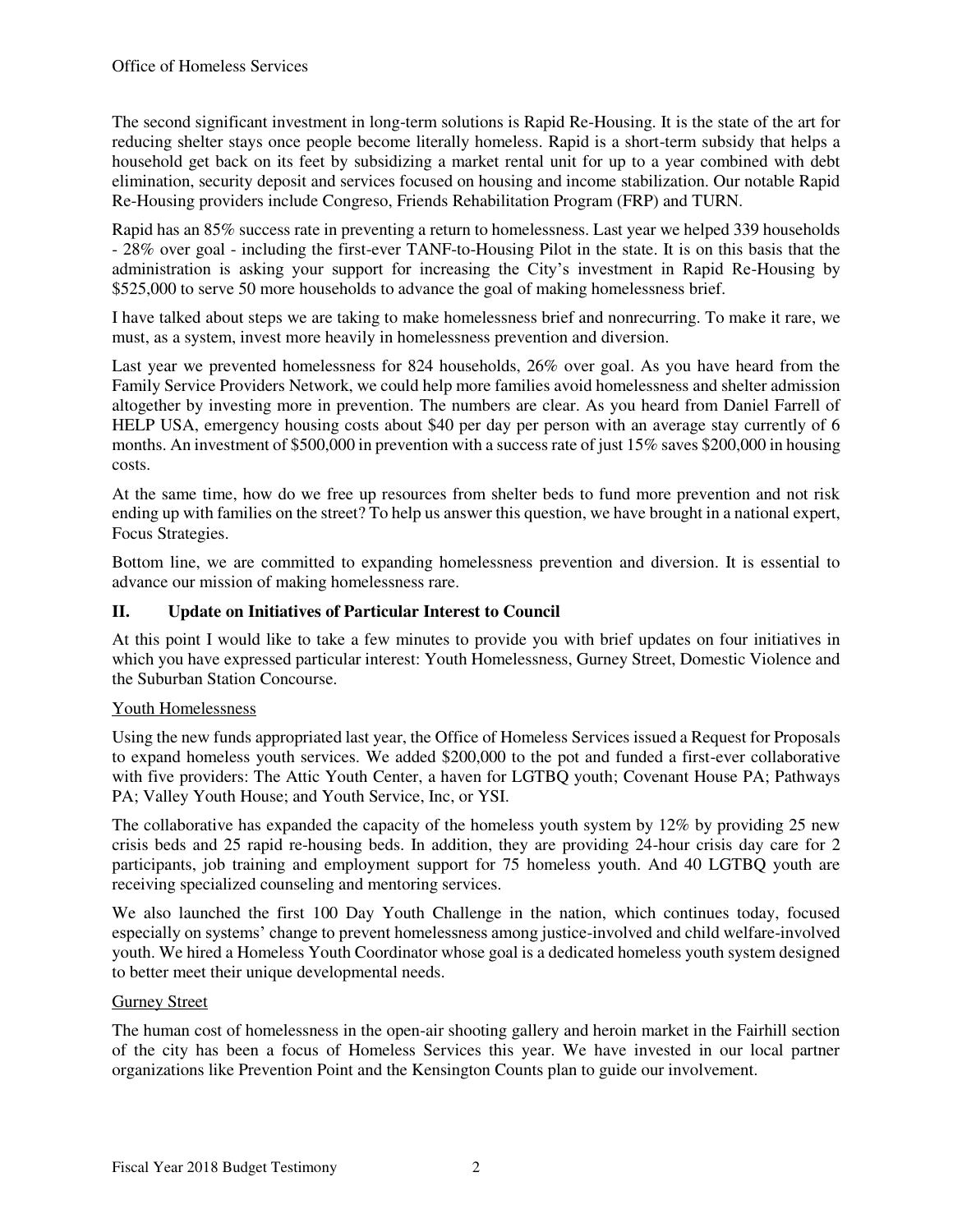Most significant has been the partnership with Pathways to Housing which received 60 new Housing First Units from HUD in last year's competition. All of these units are dedicated to people with Opioid abuse disorders. I want to note that the service match is made possible by Community Behavioral Health.

We funded a respite that helped 45 people come in for the winter, get services, ID, access to benefits – in total, develop a plan for moving forward in their lives. Today we are working with the local organizations, the Homeless Outreach Teams and DBHIDS, Office of Addiction Services to develop individualized plans for those who want to come in from the encampment anticipating the cleanup and security to be undertaken by Conrail.

## Domestic Violence

The Office of Homeless Services invests significantly in helping families fleeing domestic violence. We fund a DV specialist at our family intake site who does lethality assessments. We fund the city's domestic violence hotline, 200 shelter beds at Women Against Abuse and culturally appropriate services in the Latino community through Congreso. The homeless Continuum of Care (funded by HUD and administered by OHS) has quadrupled transitional housing for DV survivors and increased the number of beds five-fold. The Office of Homeless Services is fully engaged in Shared Safety: Philadelphia's Response to Relational Violence, chairs two of its committees and is dedicated to implementing its recommendations.

#### Suburban Station Concourse

Over the winter the Concourse became a hotspot for homelessness. Between outreach and the Hub of Hope, over 333 people were placed into treatment, safe haven, emergency and permanent housing. The Hub had over 800 case management visits, 110 medical and psychiatric evaluations.

The crisis has helped forge a stronger partnership between SEPTA and the City. Working together with the merchants and tenants we have begun to chart a three-pronged strategy of enforcement, engagement and housing. We developed and published "FAQs" and "How to Respond." Our top priority now is the expansion of the Hub of Hope to be a full daytime engagement center that provides meals, showers, laundry, doctor visits, ID and access to recovery and housing services.

## **III. Additional Highlights**

I would like to provide you with three additional highlights:

#### No one has died due to exposure to the cold since January 2015.

As you know, we bring over 300 additional beds online each winter. This year we also used our winter initiative to pilot the respite model first employed during the DNC. This a small temporary housing program with direct placement by outreach. These respites are promising as a new way to get better results with people experiencing street homelessness. Also, of note, calls to outreach are up by 50% over the past year. DBHIDS has funded a dedicated outreach team in Kensington.

#### Once again, there are no families known to be street homeless.

We are working closely with DHS to better understand the experience of families and youth who touch both our systems and design new pilots to reduce homelessness among youth aging out of foster care and accelerate court-ordered family reunification.

#### We are working to make Emergency Housing as safe as possible.

I often hear that the shelters are not safe. I review all incident reports and they are few and far between. We have enhanced and strengthened the monitoring and compliance function. We have a consumer complaint number that investigates all calls. In addition, all sites have been undergone a comprehensive assessment by Homeland Security, L&I, Police and Fire. Corrective action has been taken. Sites have metal detecting wands at the front door, the ability to lock the front door if needed and security on hand. We are providing Active Shooter, De-Escalation and Narcan training.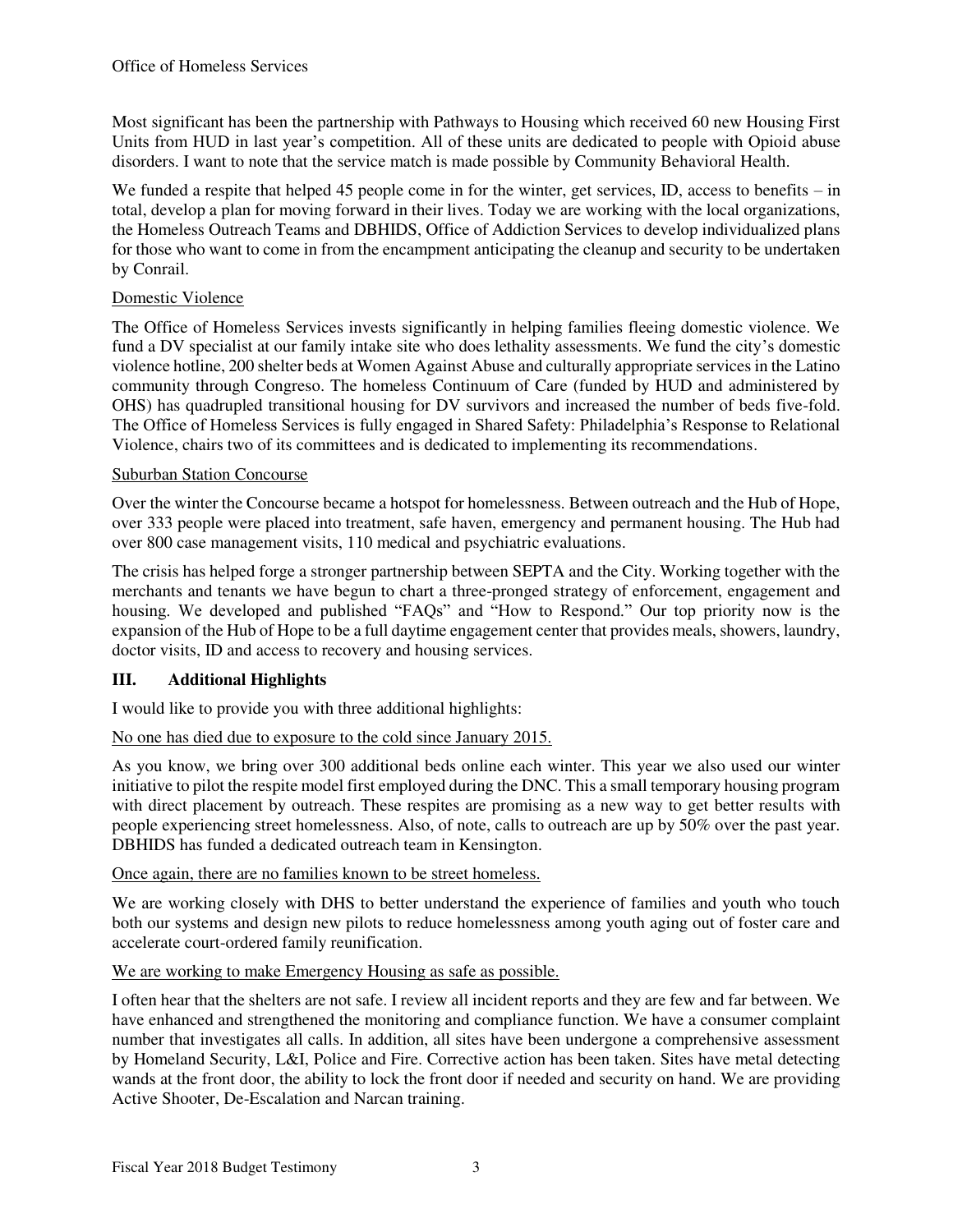I urge you to please let me know if you hear of a safety incident in a shelter so that we may investigate. Shelters are already much safer than the street, but we want our participants who experience homelessness to be comforted by a feeling of safety and security while in our housing.

## **IV. State and Federal Dollars Provide 51% of the Funding for Philly's Homeless Services**

Finally, I would be remiss if I did not mention the very significant contribution that state and federal dollars make to our efforts at addressing homelessness here in Philadelphia. In fact, they comprise 51% of our budget.

- More than 2,700 units of housing, both temporary and permanent, prevent men and women from living on the streets, and keep families out of shelter and in homes in the community. These HEARTH Act programs produce measurable outcomes:
	- o 40% of people increased their income.
	- o 94% were connected to benefits like SNAP and Medicaid.
	- $\circ$  Of those who moved into permanent housing programs, 97% maintained their housing.
- Federal PATH dollars fund homeless outreach.
- Federal public housing funds the 3,500 units that have been provided since 2008 with an average 90% success rate in preventing a return to homelessness.
- Federal CSBG funds provide homelessness prevention dollars.
- State HAP funds help support our shelters.
- Nearly 350 households a year benefit from state and federally funded Rapid Re-Housing.
- And of course, we are largely reliant on the state and federally funded affordable housing system.
- The Affordable Care Act has enabled the City to provide expanded behavioral health services to the many formerly homeless people in supportive housing. These services are the "secret sauce" that helps the rent subsidy work. Any repeal, replacement or block-granting of Medicaid could potentially undermine our success rate in addressing street homelessness.

We are working with the City's federal lobbyist and local advocates to get the message out: state and federal investment in homelessness is money well spent. These programs are effective, efficient and reliable – and they are needed.

Thank you.

## **DEPARTMENT MISSION & PLANS**

**Mission**: The mission of the Office of Homeless Services is to provide the planning, coordination and leadership to make homelessness in Philadelphia rare, brief and nonrecurring.

## **Plans for Fiscal Year 2018**:

## **1) Homelessness Prevention**

Expand homelessness prevention and diversion available to those seeking shelter by assisting at least 800 households.

- a) Adopt the use of the HOME BASE risk assessment and co-locate homelessness prevention services at shelter intake.
- b) Explore new ways to reduce reliance on shelter, increase prevention and rapid re-housing.

## **2) Emergency Housing**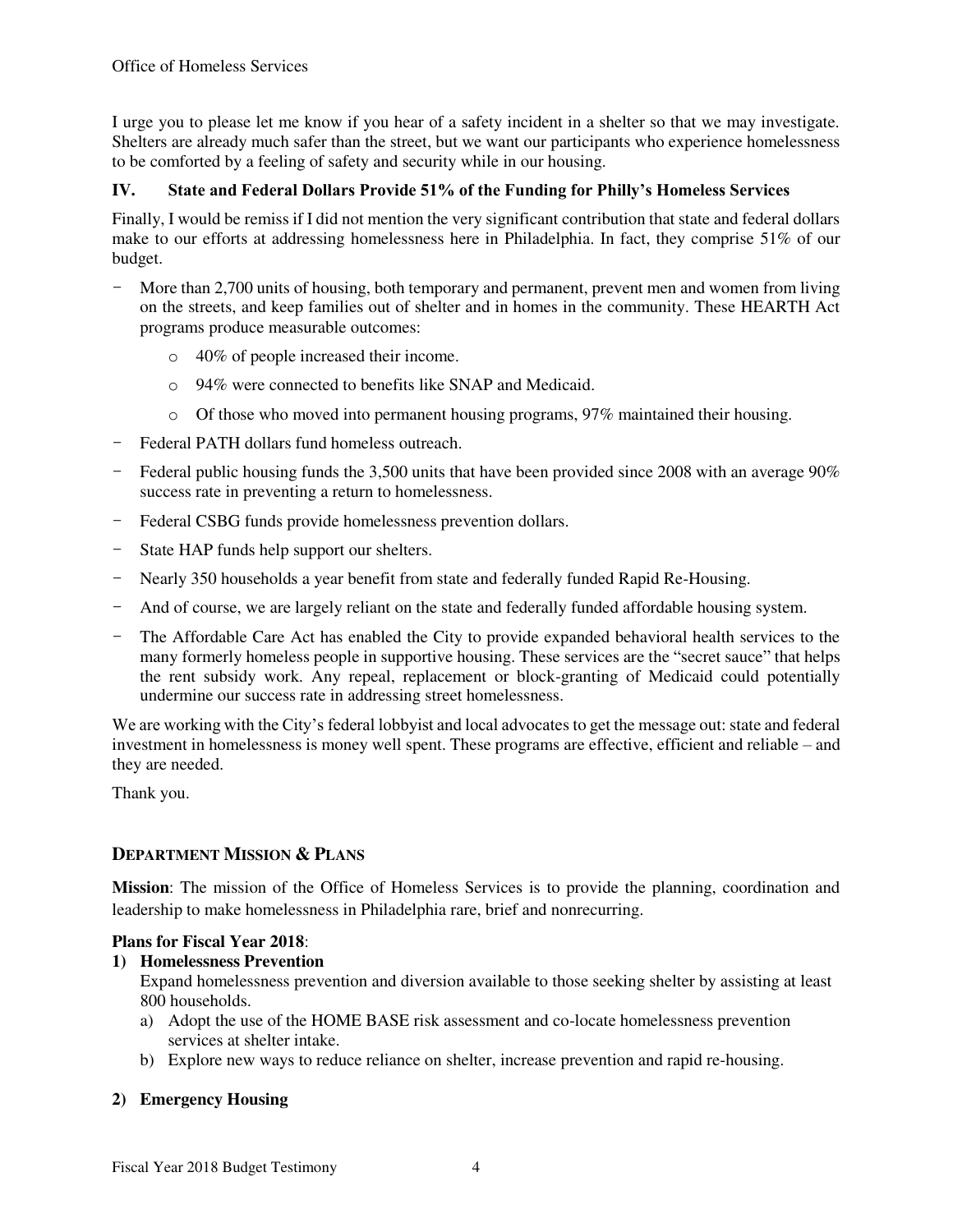Provide emergency housing to those experiencing homelessness.

- a) Ensure it is safe, low-barrier and person-centered.
- b) Continue track record of no street homeless families and no winter deaths on the street.
- c) Expand street-homeless friendly alternatives.

#### **3) Transitional Housing**

Provide at least 1,000 temporary or transitional housing units to those populations for whom it is appropriate and needed.

a) Continue shrinking transitional housing programs where evidence counter-indicates its validity and expand evidence-based rapid re-housing.

#### **4) Permanent Housing**

Continue to expand long-term or permanent housing by providing placements to at least 1,000 homeless households with an 85% success rate.

#### **5) Youth Homelessness**

Continue to expand and improve specialized services based on the unique developmental needs of youth experiencing homelessness:

- a) Expand the work of the innovative Homeless Youth Coalition.
- b) Support the Youth Leadership Team.
- c) Continue to coordinate with DHS to improve service efficiency in preventing and reducing youth and family homelessness.

#### **6) Performance Management**

- a) Continue system transformation to ensure that the homeless system is data-driven.
- b) Continue full implementation of Homeless Management Information System (HMIS).
- c) Continue preparations to transition to program-based budgeting and performance-driven contracting.

#### **7) Staff Diversity, Inclusion and Quality**

Ensure staff represents the demographics of the city and is high-caliber, supported and well-trained.

#### **8) Trauma-Informed**

Continue with staff training, re-engineering of policies, programs to reflect sanctuary model for site and services.

#### **9) Community Education and Engagement**

- a) Continue the work of the Shared Public Spaces Workgroup with the business, civic and hospitality communities.
- b) Educate and engage community stakeholders in addressing the humanitarian and economic development crisis presented by homelessness.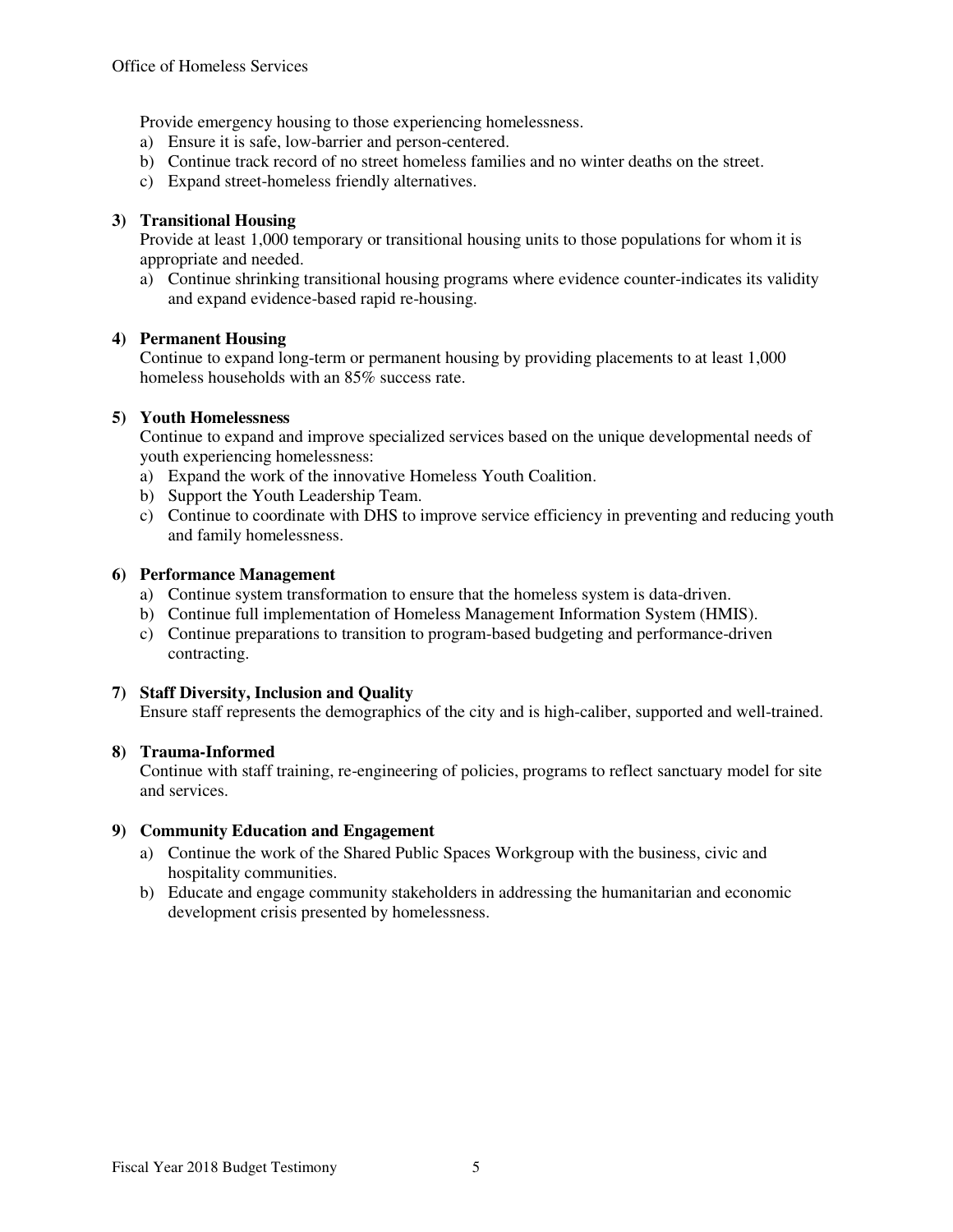| <b>Staff Demographics Summary (as of December 2016)</b> |           |          |                |           |  |  |  |  |  |
|---------------------------------------------------------|-----------|----------|----------------|-----------|--|--|--|--|--|
|                                                         | Total     | Minority |                | Female    |  |  |  |  |  |
| Number of Full-Time Staff                               | 165       | 141      | 24             | 113       |  |  |  |  |  |
| Number of Civil Service-Exempt<br>Staff                 | 16        | 10       | 6              | 11        |  |  |  |  |  |
| Number of Executive Staff (deputy<br>level and above)   | 5         | 3        | $\overline{c}$ | 3         |  |  |  |  |  |
| Average Salary, Full-Time Staff                         | \$52,656  | \$50,170 | \$67,262       | \$51,119  |  |  |  |  |  |
| Average Salary, Civil Service-<br><b>Exempt Staff</b>   | \$77,978  | \$70,984 | \$89,633       | \$76,604  |  |  |  |  |  |
| Average Salary, Executive Staff                         | \$103,000 | \$95,000 | \$115,000      | \$110,000 |  |  |  |  |  |
| Median Salary, Full-Time Staff                          | \$49,370  | \$46,778 | \$63,096       | \$46,079  |  |  |  |  |  |
| Median Salary, Civil Service-<br><b>Exempt Staff</b>    | \$77,500  | \$72,500 | \$77,500       | \$78,000  |  |  |  |  |  |
| Median Salary, Executive Staff                          | \$100,000 | \$95,000 | \$115,000      | \$100,000 |  |  |  |  |  |

# **BUDGET SUMMARY & OTHER BUDGET DRIVERS**

| <b>Employment Levels (as of December 2016)</b>             |                 |          |  |  |  |  |  |
|------------------------------------------------------------|-----------------|----------|--|--|--|--|--|
|                                                            | <b>Budgeted</b> | Filled   |  |  |  |  |  |
| Number of Full-Time Positions                              | 184             | 165      |  |  |  |  |  |
| Number of Part-Time Positions                              | $\mathbf{0}$    |          |  |  |  |  |  |
| Number of Civil-Service Exempt Positions                   | 16              | 16       |  |  |  |  |  |
| Number of Executive Positions (deputy)<br>level and above) | 5               | 5        |  |  |  |  |  |
| Average Salary of All Full-Time Positions                  | \$52,633        | \$52,656 |  |  |  |  |  |
| Median Salary of All Full-Time Positions                   | \$49,957        | \$49.370 |  |  |  |  |  |

Note: Staff Demographics and Employment Levels figures are All Funds. Number of filled positions in the Employment Levels table differs from the increment run in the Budget Detail by one person, due to the timing of when this data was pulled in December.

| <b>General Fund Financial Summary by Class</b> |                |                    |                |                    |                |                   |  |  |  |
|------------------------------------------------|----------------|--------------------|----------------|--------------------|----------------|-------------------|--|--|--|
|                                                | FY16 Original  | FY16 Actual        | FY17 Original  | FY17 Estimated     | FY18 Proposed  | Difference: FY18- |  |  |  |
|                                                | Appropriations | <b>Obligations</b> | Appropriations | <b>Obligations</b> | Appropriations | <b>FY17</b>       |  |  |  |
| Class 100 - Employee Compensation              | \$8,281,213    | \$8,241,791        | \$8,636,443    | \$8,738,297        | \$8,802,194    | \$63,897          |  |  |  |
| Class 200 - Purchase of Services               | \$36,886,621   | \$37,058,057       | \$37,644,215   | \$37,844,215       | \$38,669,215   | \$825,000         |  |  |  |
| Class 300 - Materials and Supplies             | \$162,177      | \$183.143          | \$181,732      | \$178,725          | \$184,644      | \$5,919           |  |  |  |
| Class 400 - Equipment                          | \$181,950      | \$141,901          | \$162,395      | \$92,549           | \$159,483      | \$66,934          |  |  |  |
| Class 500 - Contributions                      | \$32,421       | \$67,233           | \$32,421       | \$32,421           | \$32,421       | \$0               |  |  |  |
| Class 700 - Debt Service                       | \$0            | \$0                | \$0            | \$0                | \$0            | \$0               |  |  |  |
| Class 800 - Payment to Other Funds             | \$0            | \$0                | \$0            | \$0                | \$0            | \$0               |  |  |  |
| Class 900 - Advances/Misc. Payments            | \$0            | \$0                | \$0            | \$0                | \$0            | \$0               |  |  |  |
|                                                | \$45,544,382   | \$45,692,125       | \$46,657,206   | \$46,886,207       | \$47,847,957   | \$961,750         |  |  |  |

| <b>Professional Services Contracts Summary</b> |             |             |             |             |             |             |  |  |  |
|------------------------------------------------|-------------|-------------|-------------|-------------|-------------|-------------|--|--|--|
|                                                |             |             |             |             |             | FY17 YTD    |  |  |  |
|                                                | FY12        | <b>FY13</b> | FY14        | <b>FY15</b> | <b>FY16</b> | (Q1 & Q2)   |  |  |  |
| Total amount of contracts                      | \$4,026,492 | \$4,518,015 | \$4,183,400 | \$4,046,399 | \$4,046,399 | \$1,504,588 |  |  |  |
| Total amount to M/W/DSBE                       | \$1,469,777 | \$1,709,346 | \$1,167,480 | \$1,154,927 | \$1,154,927 | \$831,011   |  |  |  |
| <b>Participation Rate</b>                      | $37\%$      | 38%         | 28%         | 29%         | 29%         | 55%         |  |  |  |

| <b>M/W/DSBE Contract Participation Goal</b> |             |             |     |  |  |  |  |  |
|---------------------------------------------|-------------|-------------|-----|--|--|--|--|--|
|                                             | <b>FY17</b> | <b>FY18</b> |     |  |  |  |  |  |
| M/W/DSBE Contract Participation Goal        | 25%         | 30%         | 30% |  |  |  |  |  |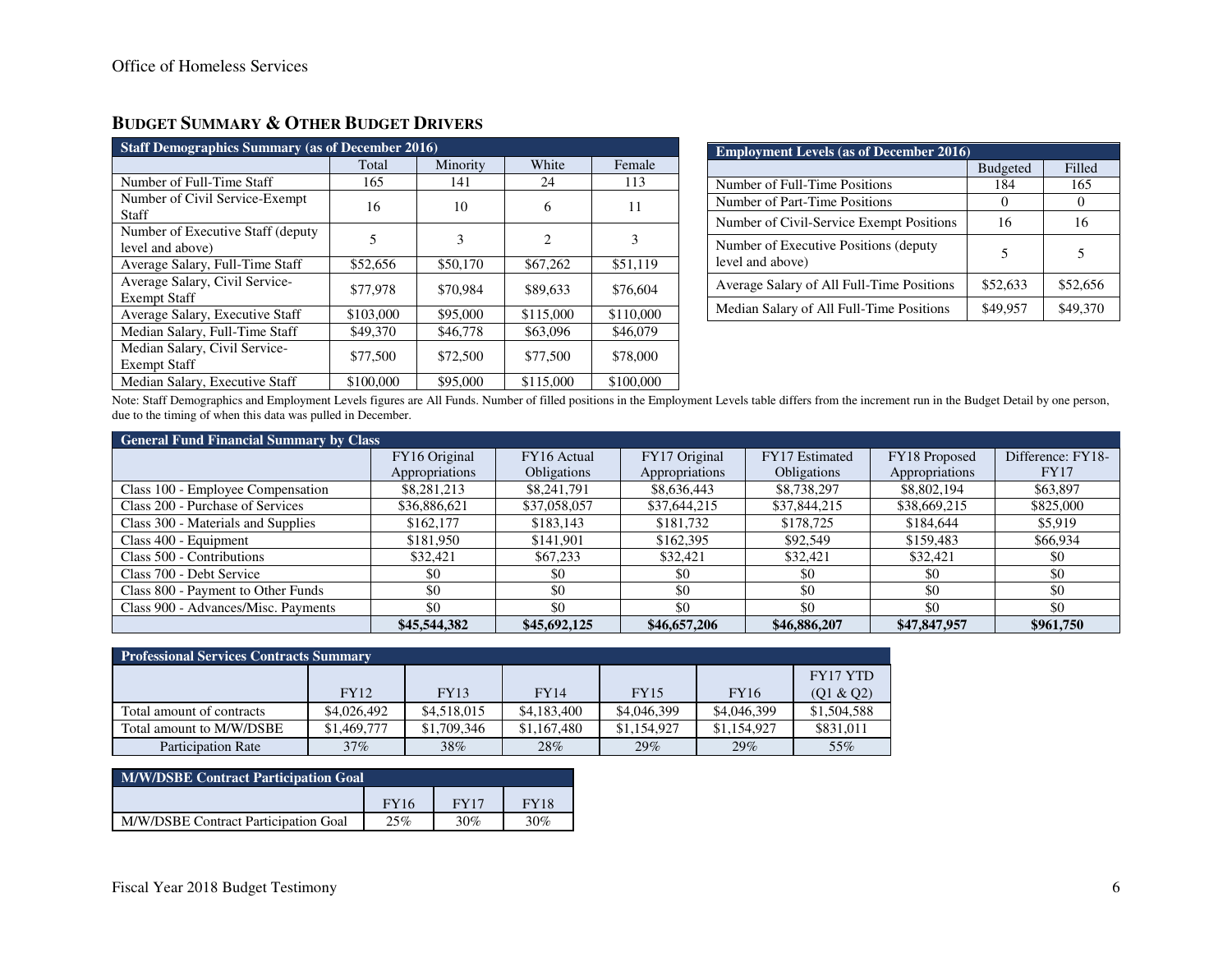# **PROPOSED BUDGET OVERVIEW**

# **Proposed Funding Request**:

The proposed Fiscal Year 2018 General Fund budget totals \$47,847,957, an increase of \$961,750 over Fiscal Year 2017 estimated obligation levels. This increase is primarily due the provision of additional funds to end homelessness for individuals living on the streets who may have serious mental health issues and/or substance abuse issues through the provision of Rapid Re-housing and Permanent Supportive Housing.

The proposed budget includes:

- $\bullet$  \$8,802,194 in Class 100, an increase of \$63,897 over FY17. This funding provides a 3% increase in compensation for DC33 staff and a 3% increase in compensation for exempt staff.
- \$38,669,215 in Class 200, an increase of \$825,000 over FY17. This funding provides additional Rapid Re-housing and Permanent Supportive Housing resources to individuals experiencing homelessness.
- \$184,644 in Class 300, an increase of \$5,919 over FY17. This funding will be used to cover the cost of materials and supplies.
- \$159,483 in Class 400, an increase of \$66,934 over FY17. This funding will be used to cover the cost of equipment and maintenance costs.
- \$32,421 in Class 500, which is level with FY17. This funding will be used to cover resident activities at the Riverview Home.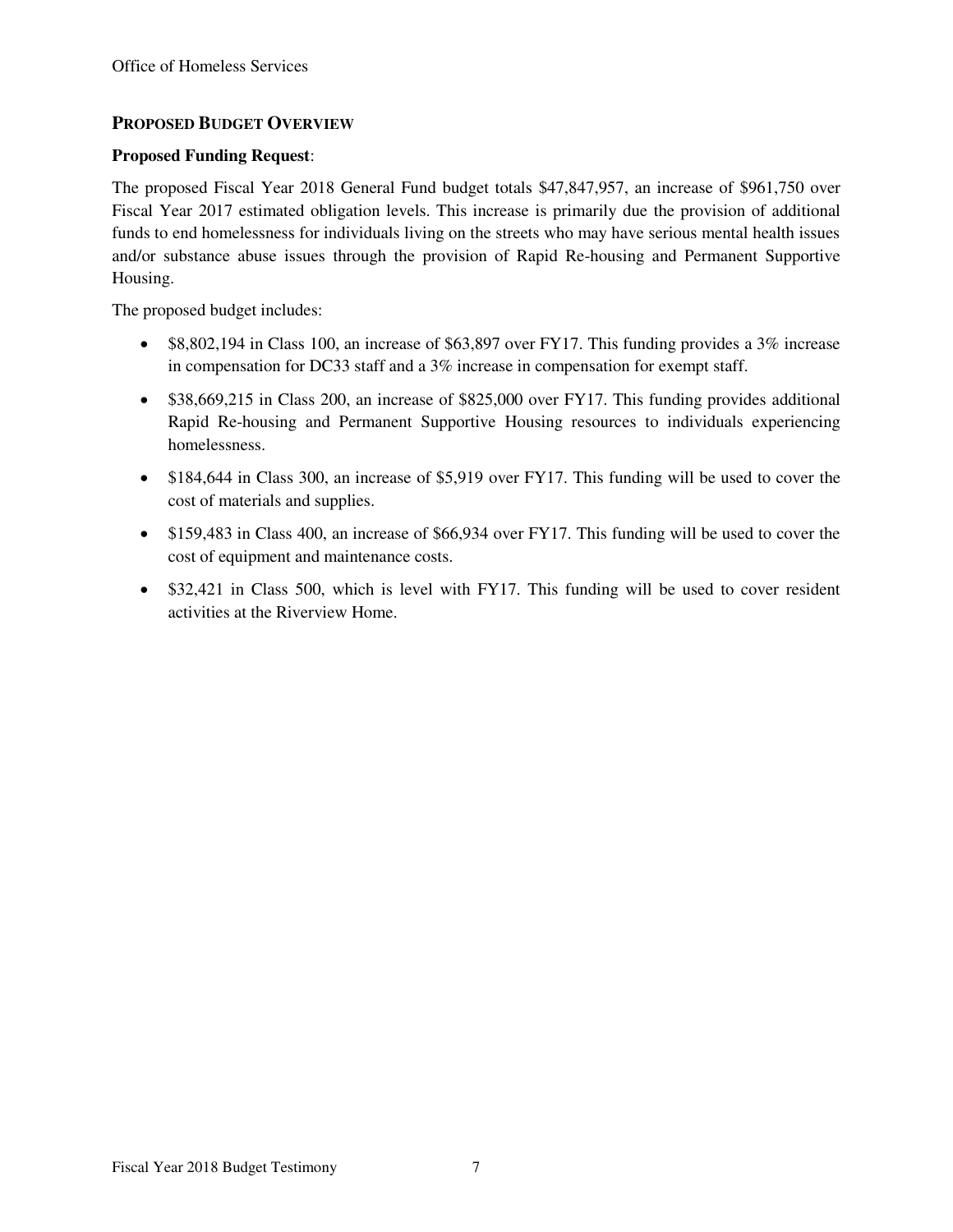# **STAFFING LEVELS**

The department is requesting 182 (all funds) budgeted positions for FY18, a decrease of two positions over FY17.

# **NEW HIRES:**

| New Hires (from December 2016 to present) |                                                                 |  |  |             |  |  |  |  |  |
|-------------------------------------------|-----------------------------------------------------------------|--|--|-------------|--|--|--|--|--|
|                                           | <b>Total Number</b><br>Haitian/Creole<br>Korean<br>of New Hires |  |  | Yoruba/Igbo |  |  |  |  |  |
| <b>Black or African</b><br>American       |                                                                 |  |  |             |  |  |  |  |  |
| Asian                                     |                                                                 |  |  |             |  |  |  |  |  |
| White                                     |                                                                 |  |  |             |  |  |  |  |  |
| Other                                     |                                                                 |  |  |             |  |  |  |  |  |
| Total                                     |                                                                 |  |  |             |  |  |  |  |  |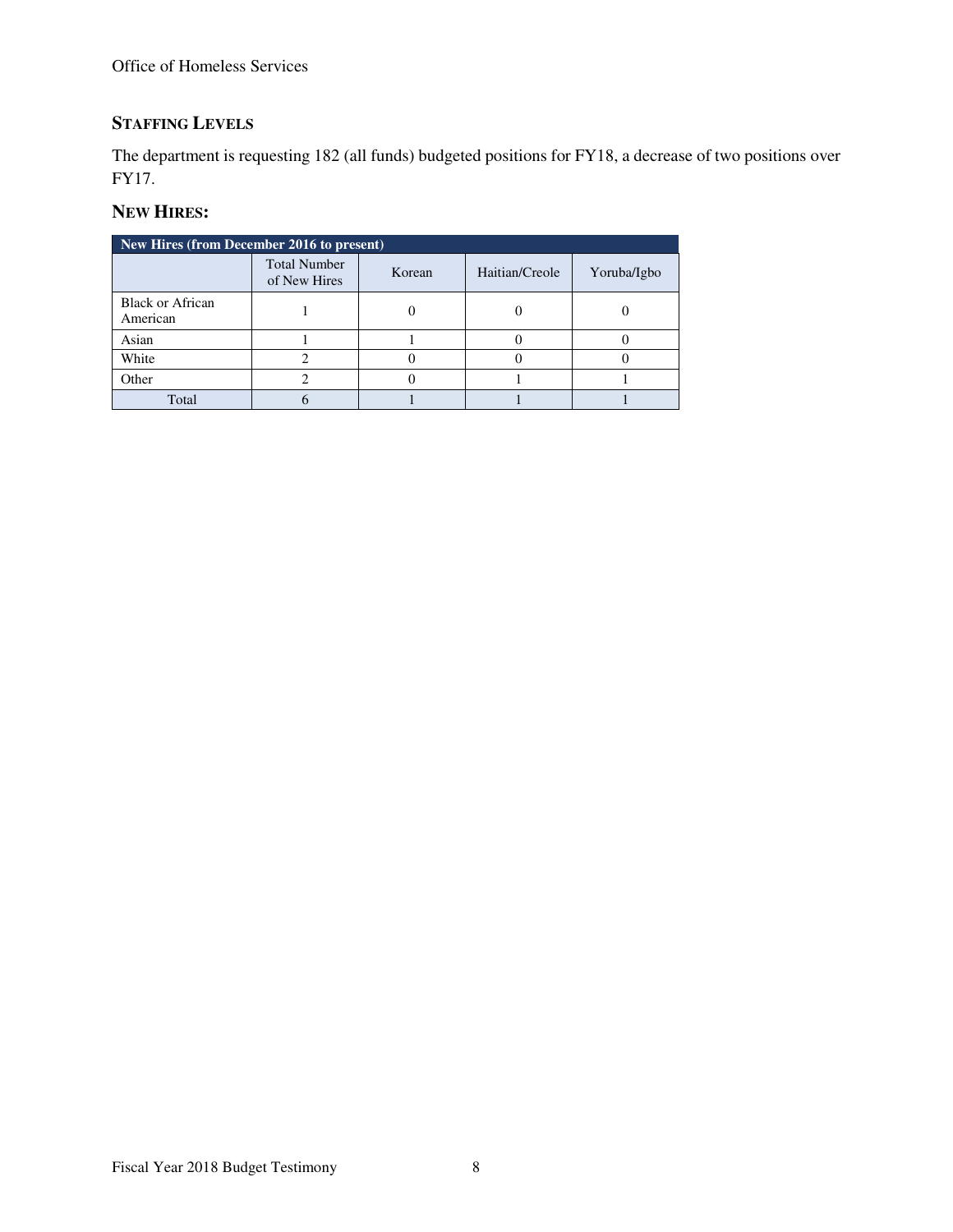# **PERFORMANCE, CHALLENGES, AND INITIATIVES**

| <b>FY18</b> Performance Measures                             |        |                 |             |             |  |  |  |  |  |
|--------------------------------------------------------------|--------|-----------------|-------------|-------------|--|--|--|--|--|
| Measure                                                      |        | <b>FY17 YTD</b> | <b>FY17</b> | <b>FY18</b> |  |  |  |  |  |
|                                                              | Actual | (Q1 & Q2)       | Estimate    | Target      |  |  |  |  |  |
| Number of households provided financial assistance to        |        |                 |             |             |  |  |  |  |  |
| prevent homelessness (household means individual and/or      | 824    | 500             | 800         | 650         |  |  |  |  |  |
| family) $*$                                                  |        |                 |             |             |  |  |  |  |  |
| Households provided financial assistance to end homelessness | 339    | 116             | 330         | 380         |  |  |  |  |  |
| **                                                           |        |                 |             |             |  |  |  |  |  |
| Number of transitional housing placements ***                | 495    | 215             | 395         | 350         |  |  |  |  |  |
| New supportive housing units for people experiencing         |        |                 |             |             |  |  |  |  |  |
| homelessness (does not include Philadelphia Housing)         | 135    | N/A             |             | 193         |  |  |  |  |  |
| Authority units) ****                                        |        |                 |             |             |  |  |  |  |  |

*\* OHS bases its targets on guaranteed grant funding. The FY16 target was 651, and the FY17 target is 593. The target for FY17 was reduced in accordance with anticipated federal funding. Historically, OHS has surpassed its targets and is on track to surpass the FY17 target as well. In FY18, OHS will use Housing Trust Funds for prevention solely for rental arrearages and security deposits.* 

*\*\* OHS was awarded additional rapid re-housing funds and expects to fully meet its target.* 

*\*\*\* The FY17 target is lower as, per HUD's preference, transitional housing providers are converting units to Rapid Re-housing units. OHS expects this to continue into FY18.* 

*\*\*\*\* These numbers are tallied by HUD at the end of the year and are not available on a quarterly basis.*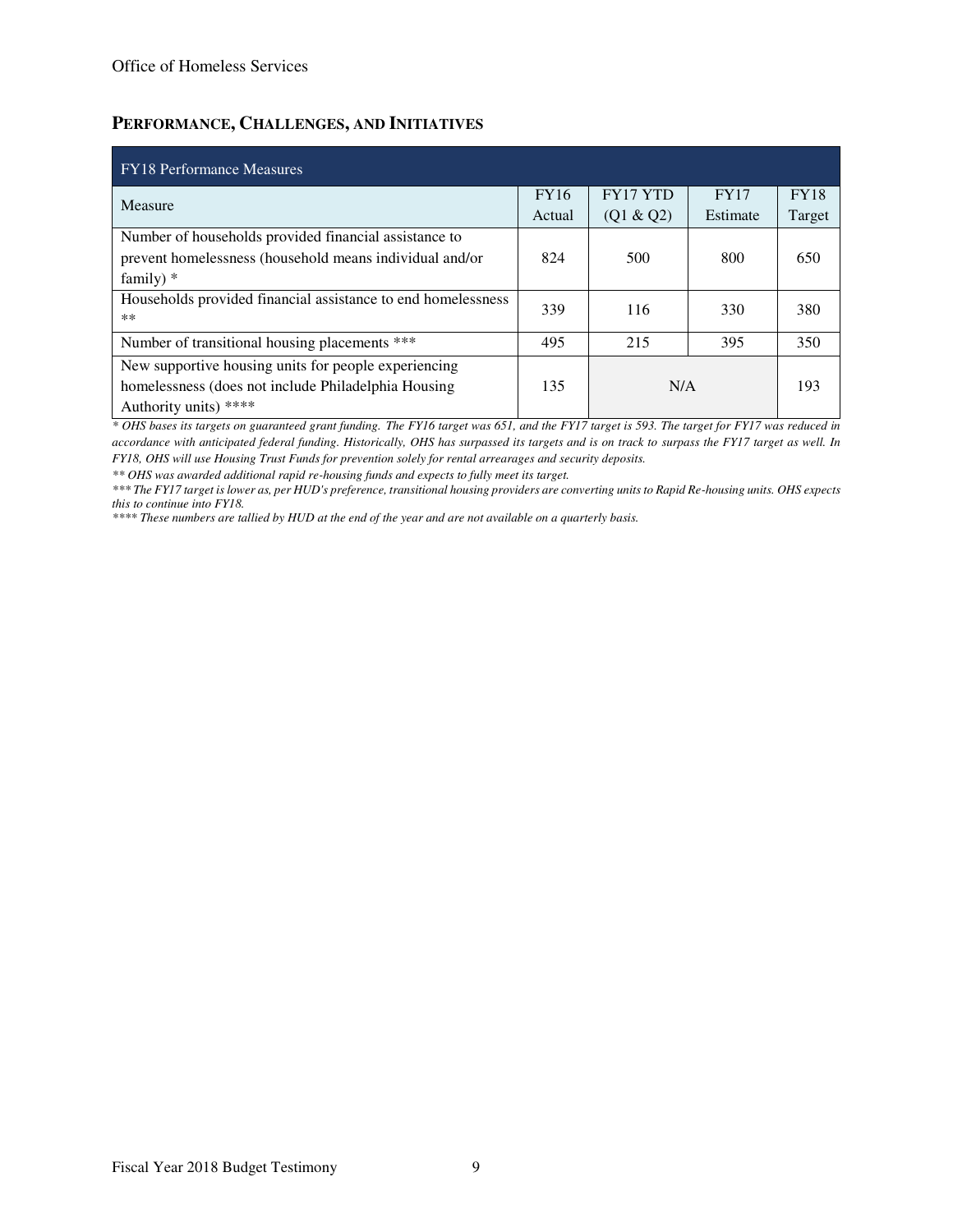# **OTHER BUDGETARY IMPACTS**

# **Federal and State (Where Applicable)**

Half of the funds that support the 12,000+ "beds" in the city's homeless system are funded by federal and state dollars, not counting the 3,500 households who have been housed through the Blueprint MOU with PHA which is federally funded.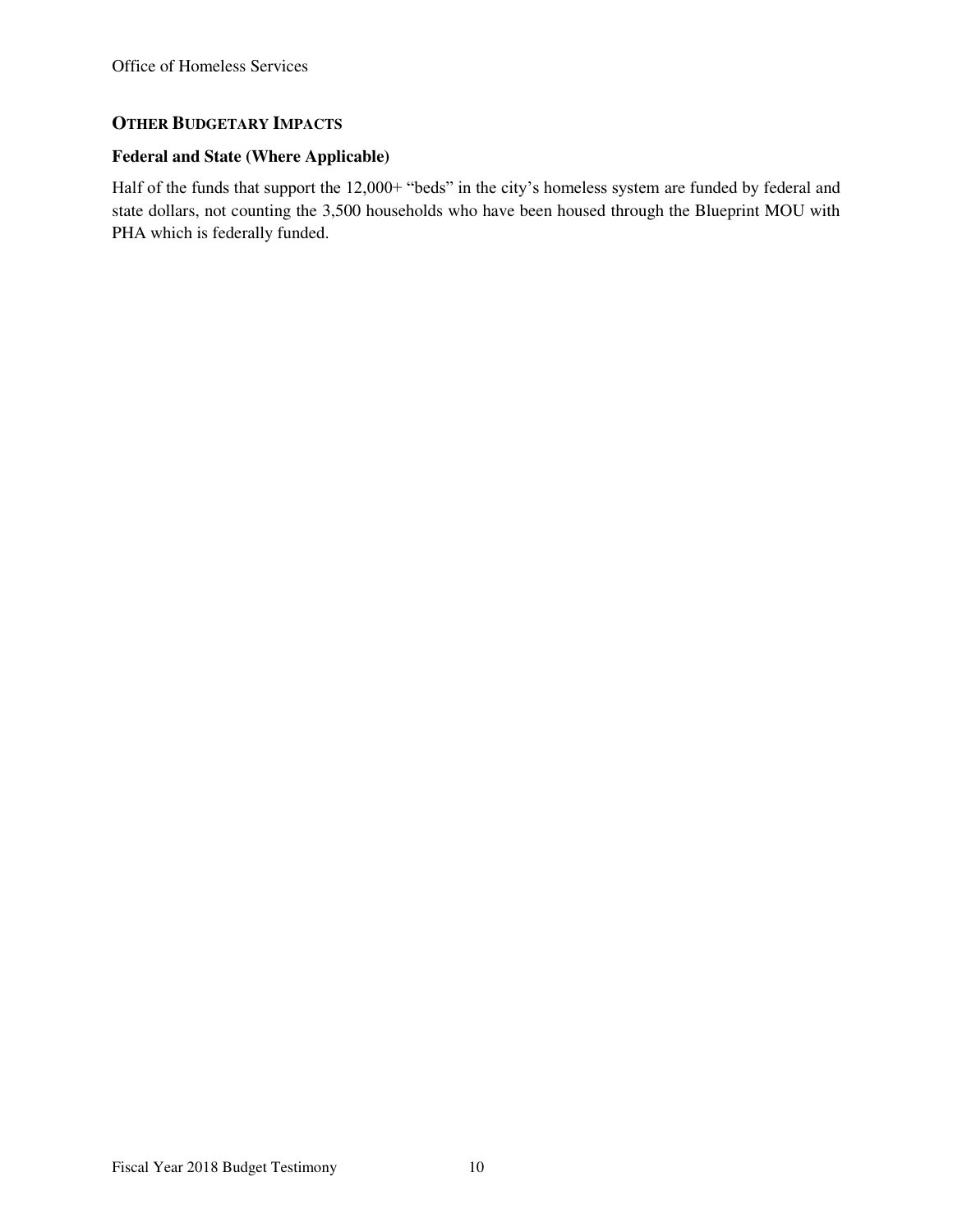# **CONTRACTING EXPERIENCE:**

| <b>M/W/DSBE Participation on Large Professional Services Contracts</b> |                                                    |                                 |                          |                               |                                                      |                                                 |                                          |                                         |                                                   |                                                                                                        |                                          |
|------------------------------------------------------------------------|----------------------------------------------------|---------------------------------|--------------------------|-------------------------------|------------------------------------------------------|-------------------------------------------------|------------------------------------------|-----------------------------------------|---------------------------------------------------|--------------------------------------------------------------------------------------------------------|------------------------------------------|
| Top Five Largest Contracts, FY17                                       |                                                    |                                 |                          |                               |                                                      |                                                 |                                          |                                         |                                                   |                                                                                                        |                                          |
| Vendor Name                                                            | Service Provided                                   | Dollar<br>Amount of<br>Contract | <b>RFP</b> Issue<br>Date | Contract<br><b>Start Date</b> | Ranges in RFP                                        | $%$ of<br>M/W/DSBE<br>Participation<br>Achieved | \$ Value of<br>M/W/DSBE<br>Participation | Total %<br>Participation<br>- All DSBEs | Total \$<br>Value<br>Participation<br>- All DSBEs | Local<br><b>Business</b><br>(principal<br>place of<br>business<br>located<br>within<br>City<br>limits) | Waiver for<br>Living Wage<br>Compliance? |
|                                                                        | Maintenance<br>service at 6                        |                                 |                          |                               | MBE: 5-10%                                           | 100%                                            | \$717,000                                |                                         |                                                   |                                                                                                        |                                          |
|                                                                        | City Supported<br>Emergency<br>Housing             |                                 |                          |                               | WBE: 5-10%                                           | $0\%$<br>$0\%$                                  | \$0                                      |                                         |                                                   |                                                                                                        |                                          |
| <b>US</b> Facilities                                                   | Facilities                                         | \$717,000                       | 4/19/2013*               | 7/1/2016                      | <b>DSBE: Best Efforts</b>                            |                                                 | \$0                                      | 100%                                    | \$717,000                                         | Yes                                                                                                    | No                                       |
| Food<br>Management<br>Service Inc<br>dba Linton's                      | Food Service<br>for the<br>Riverview               |                                 |                          |                               | MBE: 8-11%<br>WBE: 7-10%                             | $0\%$<br>$0\%$                                  | \$0<br>\$0                               |                                         |                                                   |                                                                                                        |                                          |
| Managed                                                                | Home                                               | \$712,511                       | 4/1/2016                 | 7/1/2016                      | <b>DSBE: Best Efforts</b>                            | $0\%$                                           | \$0                                      | $0\%$                                   | \$0                                               | N <sub>o</sub>                                                                                         | N <sub>o</sub>                           |
|                                                                        | Emergency<br>Housing $&$<br>Support<br>Services to |                                 |                          |                               | <b>MBE: Best Efforts</b><br><b>WBE: Best Efforts</b> | $0\%$<br>100%                                   | \$0<br>\$659,463                         |                                         |                                                   |                                                                                                        |                                          |
| Darlene<br>Morris                                                      | <b>Homeless</b><br>Families                        | \$659,463                       | 3/17/2014                | 7/1/2015                      | <b>DSBE: Best Efforts</b>                            | $0\%$                                           | \$0                                      | 100%                                    | \$659,463                                         | Yes                                                                                                    | No                                       |
| Core Care                                                              | Food Service<br>for Families                       |                                 |                          |                               | MBE: 5-15%                                           | $0\%$                                           | \$0                                      |                                         |                                                   |                                                                                                        |                                          |
| Food Service,                                                          | Forward Phila.                                     |                                 |                          |                               | WBE: 5-15%                                           | $0\%$                                           | \$0                                      |                                         |                                                   |                                                                                                        |                                          |
| Inc.                                                                   | Campus                                             | \$638,471                       | $4/9/2013**$             | 7/1/2016                      | <b>DSBE: Best Efforts</b>                            | $0\%$                                           | \$0                                      | $0\%$                                   | \$0                                               | Yes                                                                                                    | N <sub>o</sub>                           |
|                                                                        | Customization<br>/ongoing<br>support for           |                                 |                          |                               | MBE: 10-15%<br>WBE: 10-15%                           | $0\%$<br>$0\%$                                  | \$0<br>\$0                               |                                         |                                                   |                                                                                                        |                                          |
| Eccovia dba<br>ClientTrack                                             | <b>HUD</b> Mandated<br>HMIS database               | \$428,000                       | $6/25/13***$             | 10/1/2016                     | <b>DSBE: Best Efforts</b>                            | $0\%$                                           | \$0                                      | $0\%$                                   | \$0                                               | N <sub>o</sub>                                                                                         | No                                       |

\* Current vendor listed. New RFP issued on 4/7/17.

\*\* Current vendor listed. New RFP issued on 3/24/17.

\*\*\* Exemption request approved by Finance 6/25/13.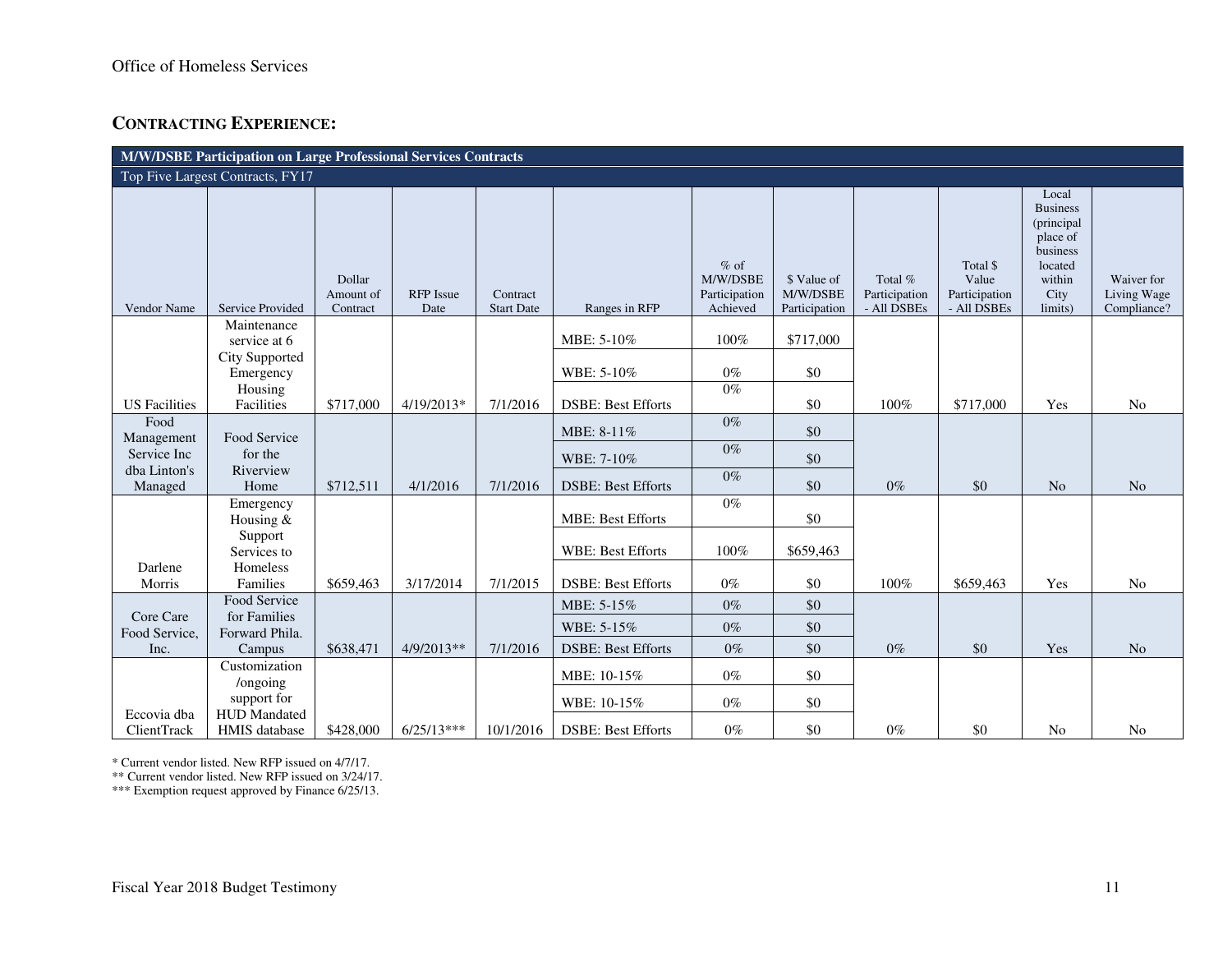# **EMPLOYEE DATA***:*

|                      | <b>Staff Demographics (as of December 2016)</b> |           |                        |                  |                  |  |  |  |  |
|----------------------|-------------------------------------------------|-----------|------------------------|------------------|------------------|--|--|--|--|
|                      | <b>Full-Time Staff</b>                          |           | <b>Executive Staff</b> |                  |                  |  |  |  |  |
|                      | Male                                            | Female    |                        | Male             | Female           |  |  |  |  |
|                      | African-                                        | African-  |                        | African-         | African-         |  |  |  |  |
|                      | American                                        | American  |                        | American         | American         |  |  |  |  |
| Total                | 38                                              | 82        | Total                  | $\overline{c}$   | $\mathbf{1}$     |  |  |  |  |
| % of Total           | 23%                                             | 50%       | % of Total             | 40%              | 20%              |  |  |  |  |
| Average Salary       | \$54,890                                        | \$48,752  | Average Salary         | \$92,500         | \$100,000        |  |  |  |  |
| <b>Median Salary</b> | \$55,668                                        | \$44,866  | Median Salary          | \$92,500         | \$100,000        |  |  |  |  |
|                      | White                                           | White     |                        | White            | White            |  |  |  |  |
| Total                | 10                                              | 14        | Total                  | $\overline{0}$   | $\overline{2}$   |  |  |  |  |
| % of Total           | 6%                                              | 8%        | % of Total             | $0\%$            | 40%              |  |  |  |  |
| Average Salary       | \$61,130                                        | \$71,643  | Average Salary         |                  | \$115,000        |  |  |  |  |
| Median Salary        | \$59,245                                        | \$69,450  | Median Salary          |                  | \$115,000        |  |  |  |  |
|                      | Hispanic                                        | Hispanic  |                        | Hispanic         | Hispanic         |  |  |  |  |
| Total                | 1                                               | 9         | Total                  | $\Omega$         | $\Omega$         |  |  |  |  |
| % of Total           | $1\%$                                           | $5\%$     | % of Total             | $0\%$            | $0\%$            |  |  |  |  |
| Average Salary       | \$59,245                                        | \$49,467  | Average Salary         |                  |                  |  |  |  |  |
| <b>Median Salary</b> | \$59,245<br>\$43,065                            |           | <b>Median Salary</b>   |                  |                  |  |  |  |  |
|                      | Asian<br>Asian                                  |           |                        | Asian            | Asian            |  |  |  |  |
| Total                | 1                                               | 3         | Total                  | $\boldsymbol{0}$ | $\boldsymbol{0}$ |  |  |  |  |
| % of Total           | $1\%$                                           | $2\%$     | % of Total             | $0\%$            | $0\%$            |  |  |  |  |
| Average Salary       | \$61,866                                        | \$46,412  | Average Salary         |                  |                  |  |  |  |  |
| <b>Median Salary</b> | \$61,866                                        | \$34,244  | Median Salary          |                  |                  |  |  |  |  |
|                      | Other                                           | Other     |                        | Other            | Other            |  |  |  |  |
| Total                | $\overline{c}$                                  | 5         | Total                  | $\overline{0}$   | $\overline{0}$   |  |  |  |  |
| % of Total           | $1\%$                                           | $3\%$     | % of Total             | $0\%$            | $0\%$            |  |  |  |  |
| Average Salary       | \$46,829                                        | \$38,261  | Average Salary         |                  |                  |  |  |  |  |
| Median Salary        | \$46,829                                        | \$32,501  | Median Salary          |                  |                  |  |  |  |  |
|                      | Bilingual                                       | Bilingual |                        | Bilingual        | Bilingual        |  |  |  |  |
| Total                | $\overline{4}$                                  | 12        | Total                  | $\theta$         | $\theta$         |  |  |  |  |
| % of Total           | 2%                                              | 7%        | % of Total             | $0\%$            | $0\%$            |  |  |  |  |
| Average Salary       | \$56,179                                        | \$55,079  | Average Salary         |                  |                  |  |  |  |  |
| <b>Median Salary</b> | \$60,555                                        | \$59,245  | <b>Median Salary</b>   |                  |                  |  |  |  |  |
|                      | Male                                            | Female    |                        | Male             | Female           |  |  |  |  |
| Total                | 52                                              | 113       | Total                  | 2                | 3                |  |  |  |  |
| % of Total           | 32%                                             | $68\%$    | % of Total             | 40%              | 60%              |  |  |  |  |
| Average Salary       | \$55,998                                        | \$51,119  | Average Salary         | \$92,500         | \$110,000        |  |  |  |  |
| <b>Median Salary</b> | \$59,245                                        | \$46,079  | <b>Median Salary</b>   | \$92,500         | \$100,000        |  |  |  |  |